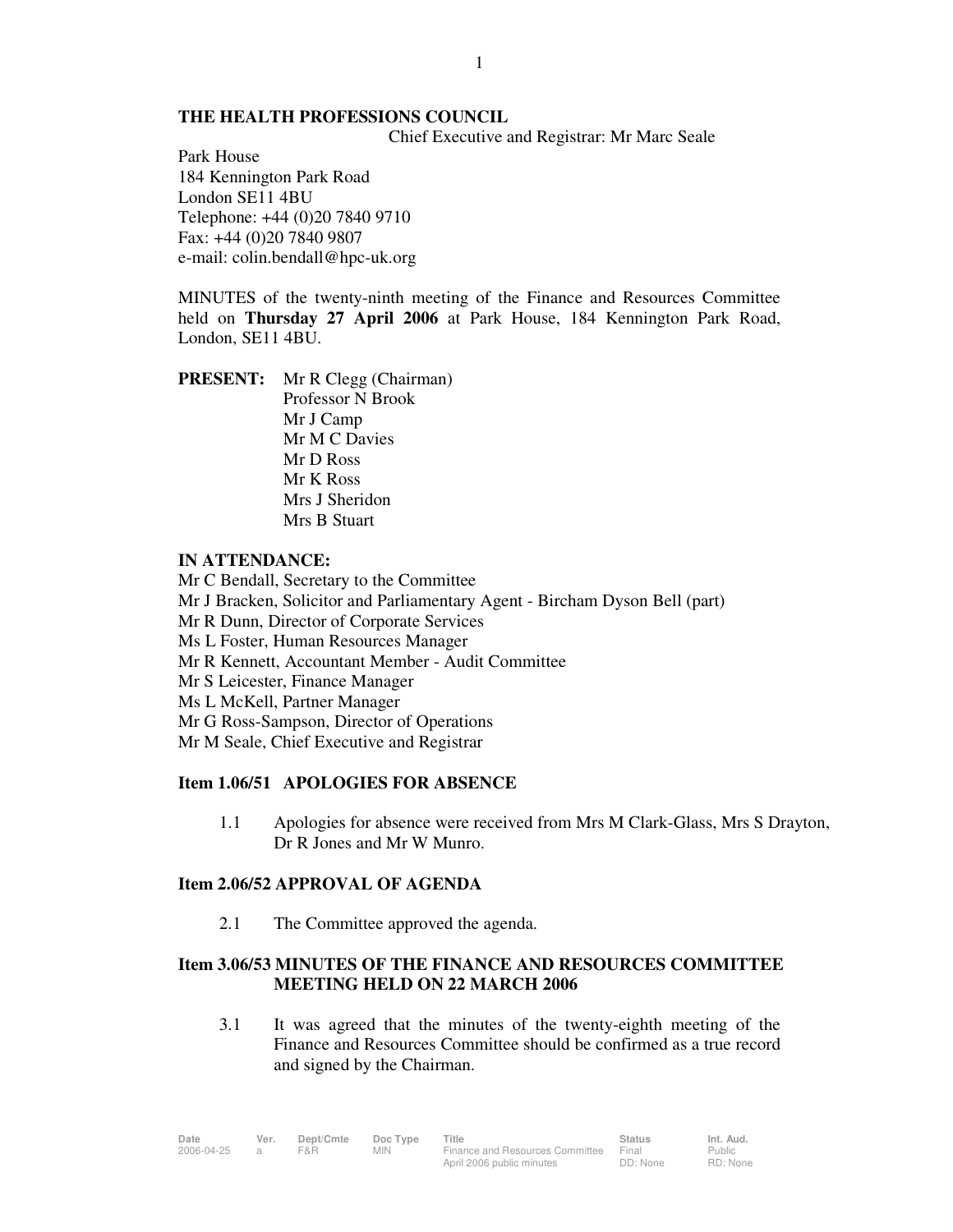### **Item 4.06/54 MATTERS ARISING**

 4.1 The Committee noted the actions list as agreed at the last meeting. There were no matters arising.

#### **Item 5.06/55 FINANCE AND OFFICE SERVICES REPORT**

- 5.1 The Committee received a report on the work of the Finance Department and Office Services Department.
- 5.2 The Committee noted that the 2004-5 accounts had been signed by the HPC's external auditors (Baker Tilly and the National Audit Office) and had been forwarded to the Privy Council.
- 5.3 The Committee noted that Baker Tilly were due to begin the audit of the 2005-6 accounts on 2 May.
- 5.4 The Committee noted that the HPC had recently obtained a 10% reduction in the overall insurance premium, for insurance coverage for the year commencing 1 April 2006. The Committee noted that the Executive periodically reviewed insurance provision.
- 5.5 The Committee noted details of funds under management in the Business Reserve account, invested in the Money Market and invested with the HPC's fund managers.
- 5.6 The Committee noted that significant financial projects and issues in the near future would include publication of 2004-5 accounts in the annual report; de-registration of 22-26 Stannary Street Ltd for VAT purposes; obtaining Council and Parliamentary approval to raise the international scrutiny fee to £350 per application from 1 January 2007; and updating the financial procedures manual.
- 5.7 The Committee noted that current work by the Office Services Manager included procurement of new cleaning contractors and a security swipe card system and assessment of various health and safety issues (e.g. a fire risk assessment).
- 5.8 The Committee noted that Mr Richard Ballard, the Management Accountant, had resigned and would leave the HPC in mid-May. The Committee expressed its thanks to Mr Ballard for his work on behalf of the HPC.
- 5.9 The Committee noted that the Finance Department would be recruiting a transaction officer, which would allow the Financial Accountant and Management Accountant more time to concentrate on issues such as updating the financial procedures.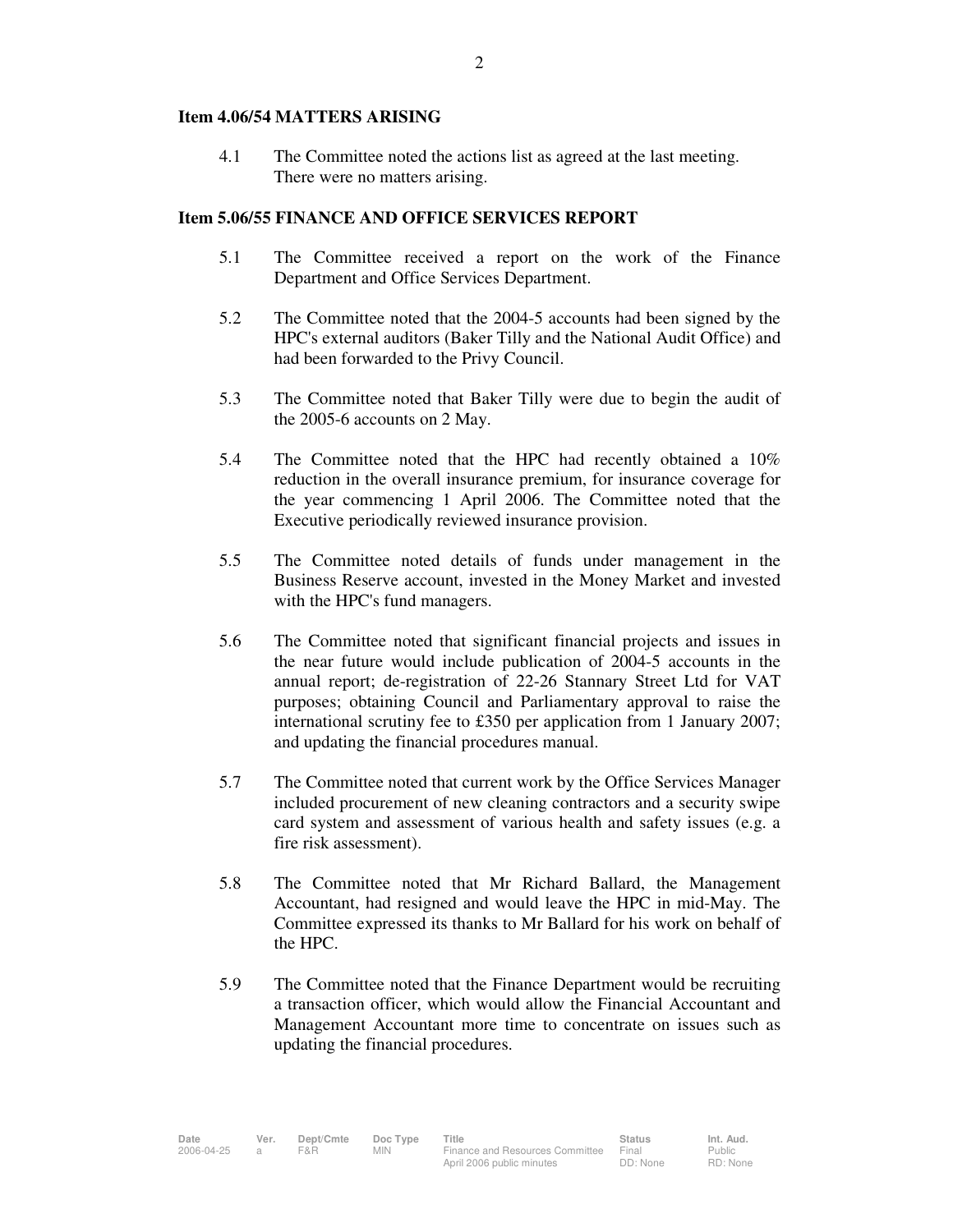# **Item 6.06/56 HUMAN RESOURCES DEPARTMENT REPORT**

- 6.1 The Committee received a report on the work of the Human Resources Department.
- 6.2 The Committee noted that recruitment had remained a key priority for the Department over the past month. Positions which had recently been filled included the Registrations Manager (Operations) and the Stakeholder Manager in the Communications Department. The interview process for the Director of Communications was underway.
- 6.3 The Committee noted that interviews would shortly be held for the Project Manager vacancy and a newly created position of Information Technology (IT) Support Analyst.
- 6.4 The Committee noted that following the recent performance reviews, the Department was currently compiling and analysing training needs for all employees.
- 6.5 The Committee noted that the Department had successfully passed its quality process audit by BSI Audit on 24 April.

# **Item 7.06/57 PARTNER MANAGER REPORT**

- 7.1 The Committee received a report on the work of the Partner Manager.
- 7.2 The Committee noted that, following Council approval of the Partner Appraisal system, the system had been implemented.
- 7.3 The Committee noted that the HPC had now identified how many Partners were needed for the next two years and a proposed Partner reappointments process had been sent electronically to Council members for comments. The process would be presented to the Council on 11 May for discussion/approval by Ms Yasmin Hussain, the new Partner Manager. The Committee noted that it was likely that some Partners would express concerns about the reduction in the HPC's requirements.
- 7.4 The Committee noted that the next Partner Conference would be held in Glasgow on 28 November.
- 7.5 The Committee thanked Ms McKell for her work on behalf of the HPC.

# **Item 8.06/58 CORPORATE SERVICES REPORT**

8.1 The Committee received a report on the work of the Corporate Services Department, covering IT and Information Services.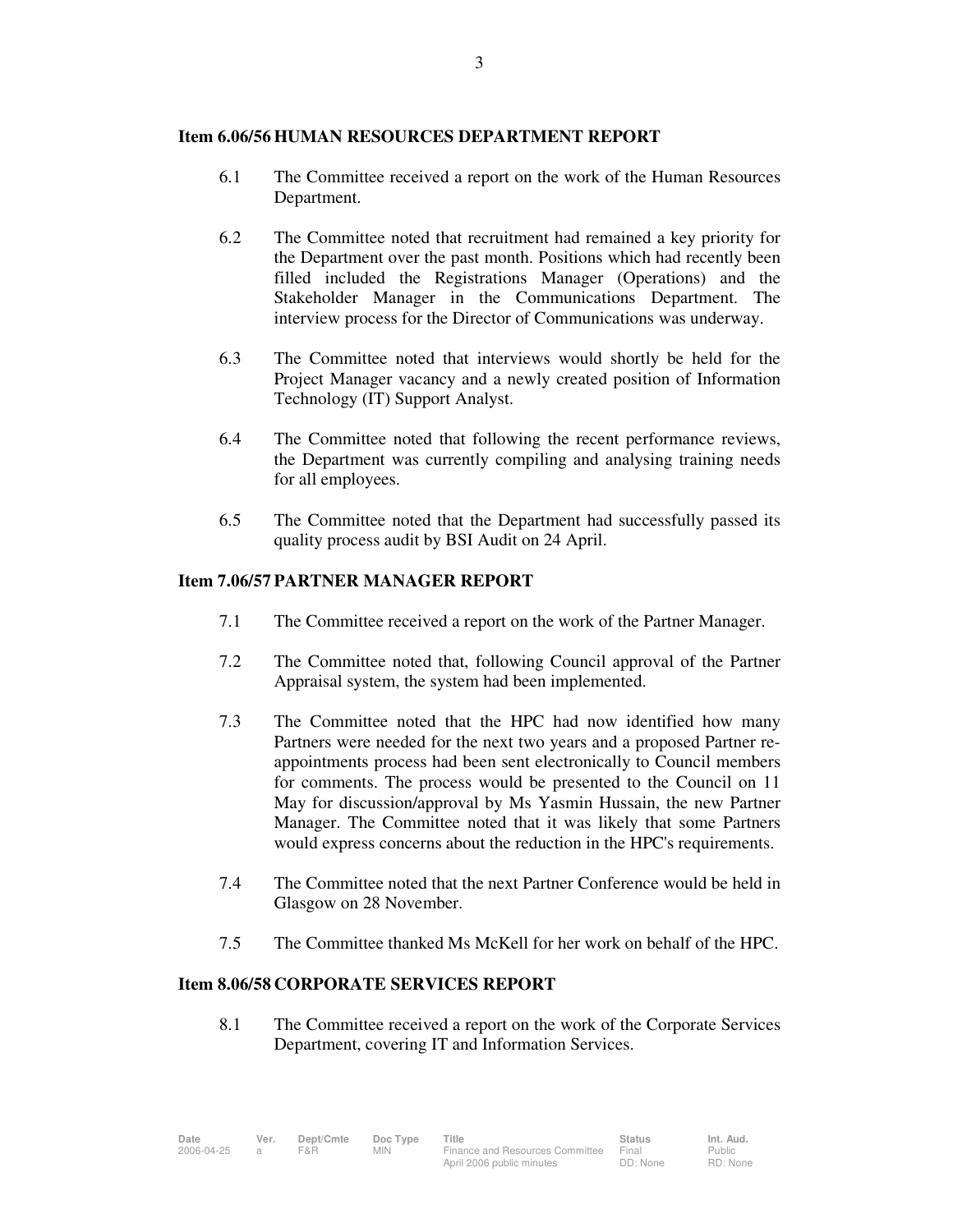- 8.2 The Committee noted that the resolution of testing issues on the BACS IP/AUDDIS system was taking place.
- 8.3 The Committee noted that the Fitness to Practise case tracking system was now being used and modifications had been scheduled for June.
- 8.4 The Committee noted that the Business Continuity/Disaster Recovery plan was being updated and further scenarios would be tested and fed back into the plan.
- 8.5 The Committee noted that IT projects for 2006/7 were being prioritised within the Operations Directorate. The Committee noted that a system for tracking Supplementary Prescribing programmes had been delivered.

### **Item 9.06/59 OPERATIONS REPORT**

- 9.1 The Committee received a report on the work of the Operations Department, covering registration, quality/customer services and programme approvals/annual monitoring.
- 9.2 The Committee noted that the UK Registration Department was over half way through the registration renewal cycle, having completed renewals for eight of the thirteen professions. Physiotherapists had until 30 April to renew their registration.
- 9.3 The Committee noted that the International Registration Department had successfully passed its quality process audit by BSI Audit on 24 April.
- 9.4 The Committee noted that the Approvals and Annual Monitoring Department had a total of 45 approval visits planned between 1 April and 31 July and that the schedule was now at capacity. The Department worked in conjunction with education providers to highlight the implications of their requests for postponement and/or cancellation of visits (i.e. it was unlikely that a visit could be rescheduled and completed in time for any programmes which the provider wished to commence in September).

### **Item 10.06/60 ANNUAL BUDGET 2006/07 UPDATE**

- 10.1 The Committee received a paper for discussion/approval from the Executive.
- 10.2 The Committee noted that version three of the budget had been presented to its meeting on 22 March. The Committee had agreed that the level of Council and Committee member attendance fees should be reviewed, but this should have a neutral impact on the bottom line of

| Date       | Ver. | Dept/Cmte | Doc Type   | Title                           | <b>Status</b> | Int. Aud. |
|------------|------|-----------|------------|---------------------------------|---------------|-----------|
| 2006-04-25 |      | F&R       | <b>MIN</b> | Finance and Resources Committee | Final         | Public    |
|            |      |           |            | April 2006 public minutes       | DD: None      | RD: None  |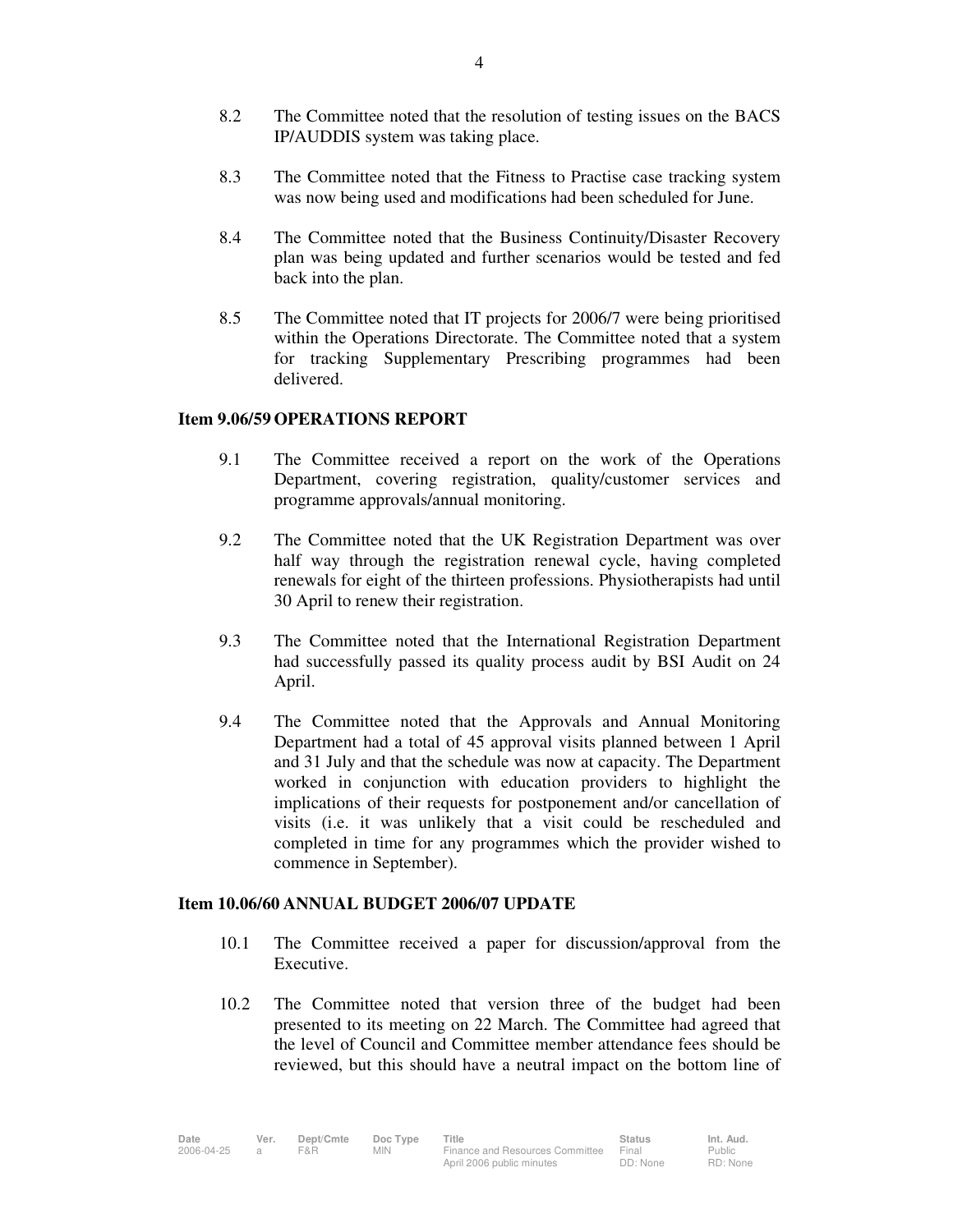the budget. The Committee noted that this had been achieved, mostly by re-allocating funds from the Communications budget.

- 10.3 The Committee noted the key assumptions in the budget, including the proposed increase in international scrutiny fees; the cost of proposed taxation arrangements; and the proposed increase in attendance allowances for Council and Committee members.
- 10.4 The Committee noted that the HPC had changed its accounting policies, to provide that the cost of large projects would be spread over the estimated functional life of the project rather than included in its first year.
- 10.5 The Committee noted that capital expenditure in 2006-7 largely comprised renovation work to 22-26 Stannary Street.
- 10.6 The Committee noted the analysis of the Fitness to Practise budget which was attached to the paper. The Committee noted that it was likely that most costs would be incurred after the Investigating Panel stage. The Committee noted that it would be useful for the Conduct and Competence Committee to also receive the analysis.

### **Action: SL (by 19 September 2006)**

10.7 The Committee approved the proposed annual budget for 2006-7 covering the Income and Expenditure Account, Balance Sheet, Cash Flow Statement and Capital Budget.

#### **Action: SL (by 22 June 2006)**

# **Item 11.06/61 COUNCIL AND COMMITTEE ALLOWANCE FEE CHANGES**

- 11.1 The Committee received a paper for discussion/approval from the Executive.
- 11.2 The Committee noted that, in 2005, the Remuneration Committee had requested that attendance allowances for Council and Committee members should be reviewed in 2006. The Committee noted that it had agreed at its last meeting that a paper on this matter should be considered at its meeting on 27 April.
- 11.3 The Committee noted that the paper proposed that other types allowance fees (e.g. fees for Partners) should be reviewed in early 2007, as part of the review of the budget for 2007-8, due to the significant budgetary implications.
- 11.4 The Committee agreed to the following recommendations:-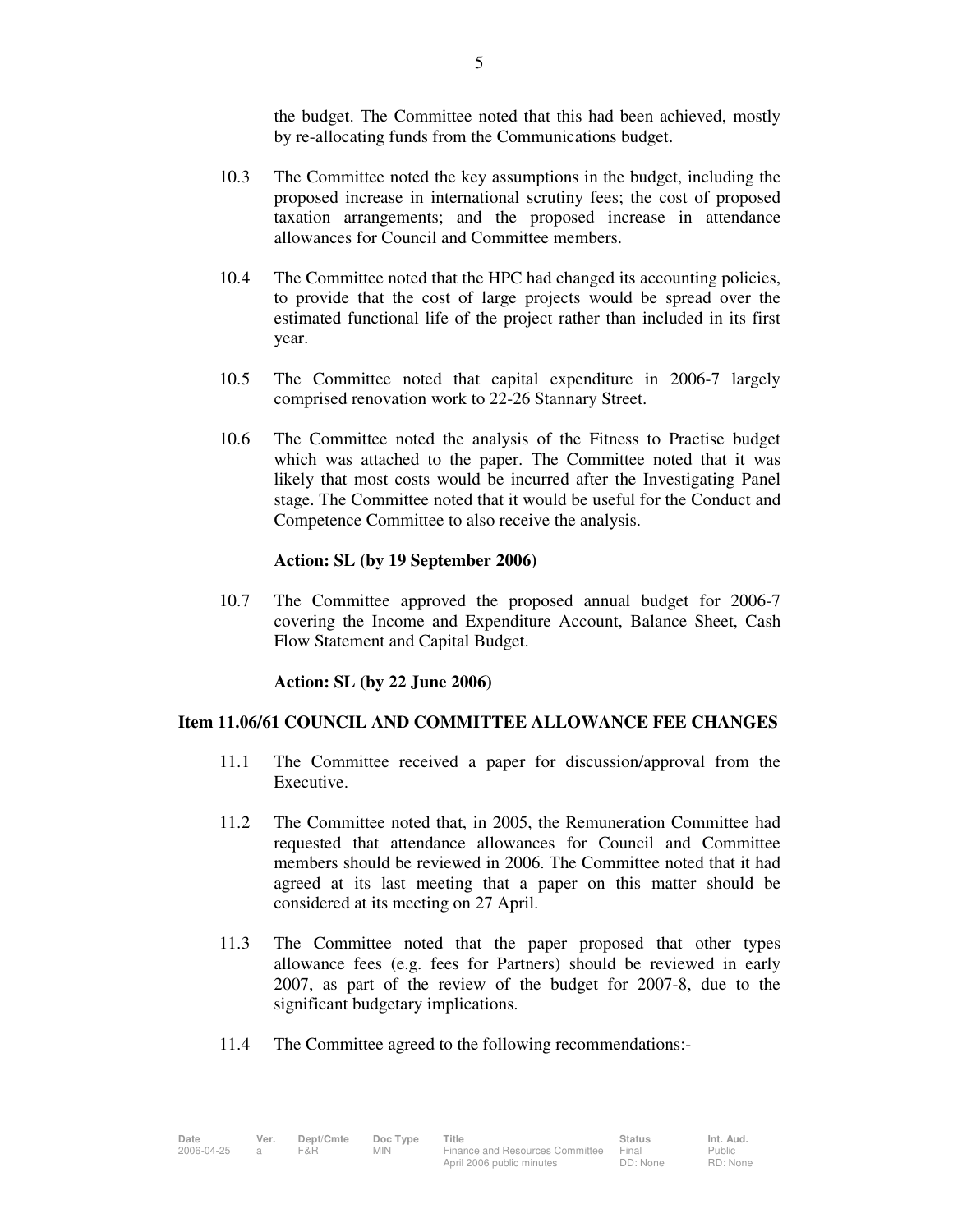(i) that the attendance fee for Council and Committee members should be raised from £260 to £300 per day (VAT inclusive) backdated to attendances commencing on 1 April 2006;

 (ii) that the increase in fees in 2006-7 for Council and Committee members should be funded from budget cost savings made elsewhere, i.e. be "bottom line neutral";

 (iii) that changing other types of allowance fees such as Partner and PLG member fees should be reviewed in early 2007 when the Council reviewed the annual Budget for 2007-8; and

 (iv) that Council and Committee members' attendance fees should be reviewed periodically and that these reviews should take place every three years.

#### **Action: SL (Ongoing)**

## **Item 12.06/62 FEES GENERAL POLICIES**

- 12.1 The Committee received a paper for discussion/approval from the Executive.
- 12.2 The Committee noted that the Education and Training Committee on 29 March had requested clarification of the HPC's general policies on fees.
- 12.3 The Committee agreed the following policies:-

 (i) that the HPC should aim to achieve a principle of avoiding significant and deliberate cross-subsidisation in the fees charged to registrants;

 (ii) that fee rises should be made on a regular basis (i.e. every two or three years), or more often in high inflationary periods; and

 (iii) that fees should be set at a level to maintain the agreed reserves policy and ensure the financial viability of the HPC as an independent organisation.

#### **Action: SL (Ongoing)**

### **Item 13.06/63 HUMAN RESOURCES WORKPLAN AND STRATEGY**

- 13.1 The Committee received a paper for discussion/approval from the Executive.
- 13.2 The Committee noted that the Human Resources strategy was intended to implement the HPC strategy and sat alongside other departmental level strategy document such as the IT and Operations strategies. The

| Date       | Ver. | Dept/Cmte | Doc Type | Title                           | <b>Status</b> | Int. Aud. |
|------------|------|-----------|----------|---------------------------------|---------------|-----------|
| 2006-04-25 |      | F&R       | MIN.     | Finance and Resources Committee | Final         | Public    |
|            |      |           |          | April 2006 public minutes       | DD: None      | RD: None  |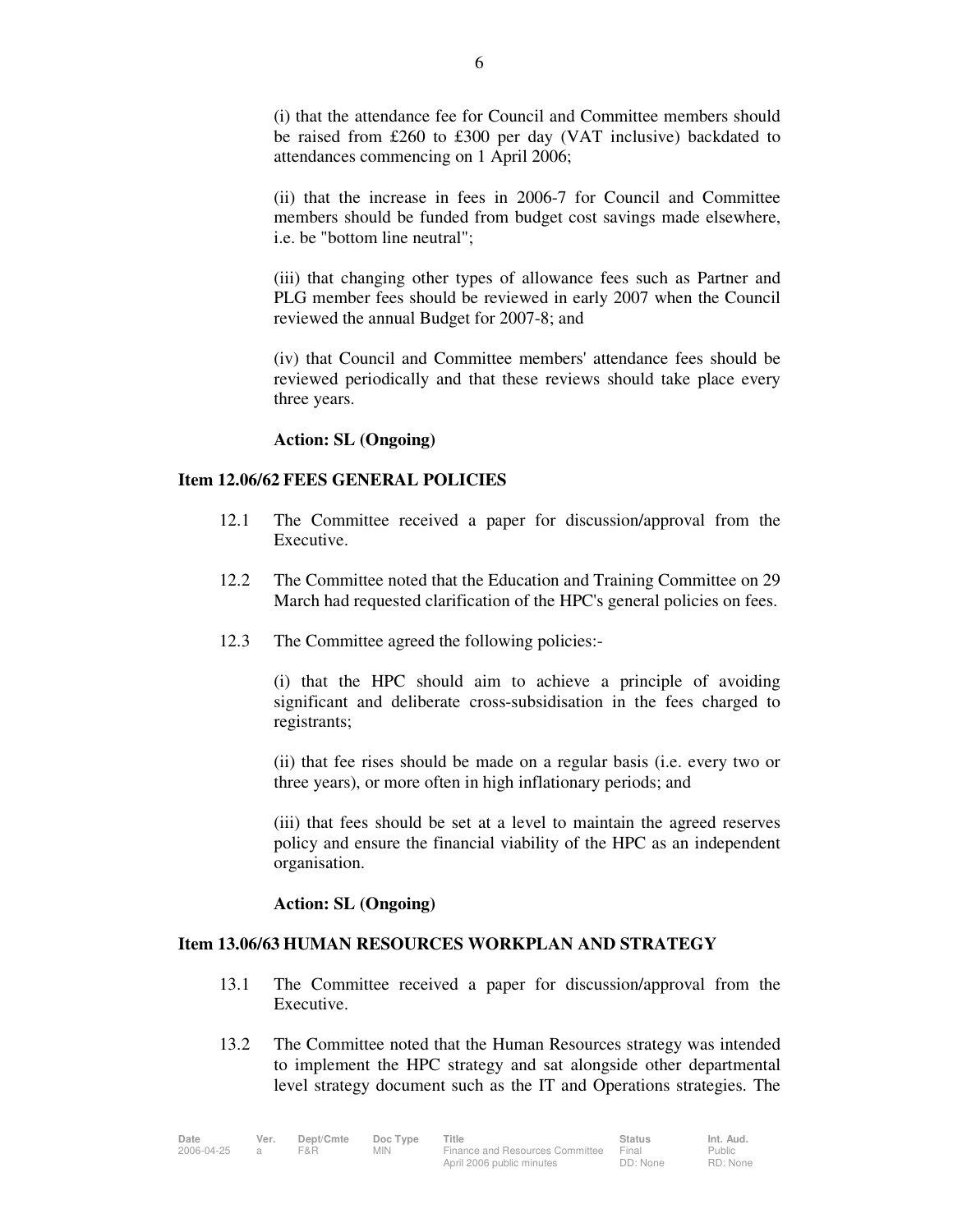Human Resources strategy helped the HPC to deliver its aims by ensuring that: there were open, transparent and effective recruitment processes; training of employees was promoted; a modern working culture was fostered; there was a customer service focus; a supportive work environment; and innovation and creativity was encouraged.

- 13.3 The Committee noted that there had been a significant increase in the number of HPC employees (from 36 in 2002 to approximately 80). There was provision in the budget for 15 new positions and the Human Resources Department would also be involved in filling any vacated posts and specialised positions.
- 13.4 The Committee noted that the workplan listed a number of internal projects to be undertaken in 2006-7, i.e. analysing training needs; developing recruitment strategies; developing the Human Resources Information System (to include modules on training, annual leave, recruitment, etc); rolling out the new employment contracts; and further refinements to the exit interviews process, particularly in respect to identifying grievances.
- 13.5 The Committee noted that the workplan identified a number of specific legislative changes that would need to be addressed in 2006-7, including the Working Time Regulations and the Employment Equality (Age) Regulations 2006.
- 13.6 The Committee noted that obligations under the Information and Consultation of Employees Regulations 2004 were likely to apply to the HPC for the first time in either 2007 or 2008 (depending on the pace of recruitment for budgeted positions). The Committee noted that it was already the HPC's practice to seek employees' comments on proposed changes to policies which affected them.
- 13.7 The Committee agreed that the strategy and workplan were very thorough documents. The Committee approved the priorities, projects and principles outlined in the strategy and workplan and agreed to keep the document under review.

### **Action: LF (Ongoing)**

### **Item 14.06/64 CORPORATE GOVERNANCE**

- 14.1 The Committee received a paper for discussion/approval from the Executive.
- 14.2 The Committee noted that, in 2005, the Council had decided to end the practice of the Audit Committee being a sub-committee of the Finance and Resources Committee and to establish both as separate committees reporting directly to the Council. The Committee noted that both committees needed to consider their respective roles in more detail and

| Date       | Ver. | Dept/Cmte | Doc Type   | Title                           | <b>Status</b> | Int. Aud. |
|------------|------|-----------|------------|---------------------------------|---------------|-----------|
| 2006-04-25 |      | F&R       | <b>MIN</b> | Finance and Resources Committee | Final         | Public    |
|            |      |           |            | April 2006 public minutes       | DD: None      | RD: None  |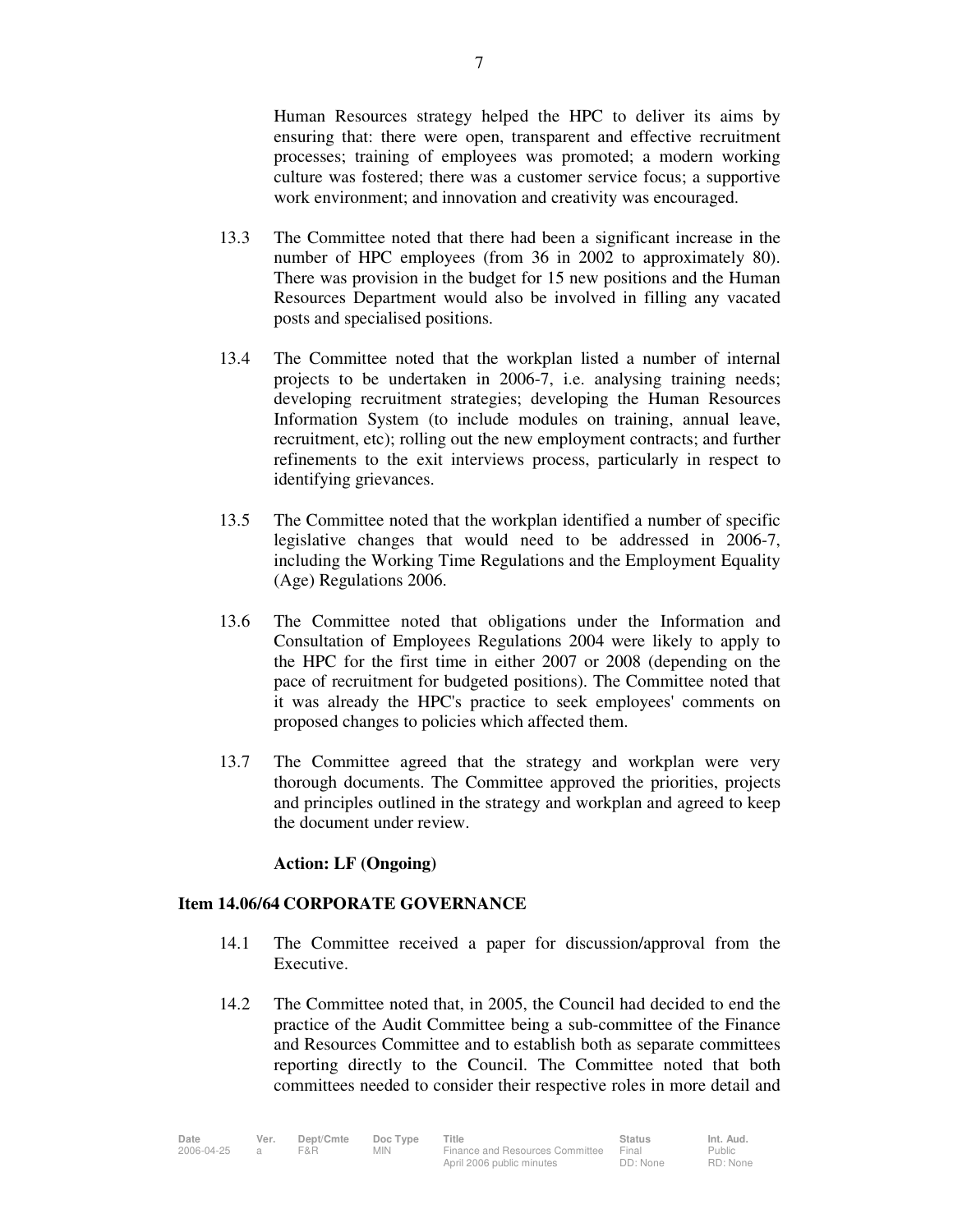make recommendations to the Council on their respective terms of reference and any changes which they considered might need to be made to their standing orders.

 14.3 The Committee agreed that the Executive should review the Committee's Standing Orders and the HPC's Standing Financial Instructions and that it should clarify the remits of the Finance and Resources Committee and the Audit Committee.

# **Action: MJS/NOS (by 22 June 2006)**

# **Item 15.06/64 CRONER REWARD AND THE PAY PROCESS FOR EMPLOYEES**

- 15.1 The Committee received a paper to note from the Executive.
- 15.2 The Committee noted that it had agreed at the last meeting that the Executive should meet Croner Reward to discuss the criteria used to reach their evaluations of salaries and the factors that might be contributing to discrepancies in a small minority of evaluations.
- 15.3 The Committee noted that a meeting between the Executive and representatives of Croner Reward would take place on 5 May and a report would be made to the Committee following that meeting.

### **Action: LF (by 22 June 2006)**

## **Item 16.06/65 HEALTH AND SAFETY ISSUES**

- 16.1 The Committee received a paper to note from the Executive.
- 16.2 The Committee noted the details of how the HPC intended to manage health and safety issues relating to facilities management and to employees, contractors, Council and Committee members and Partners.

### **Item 17.06/66 FEBRUARY 2006 MANAGEMENT ACCOUNTS**

- 17.1 The Committee received a paper for information the Executive.
- 17.2 The Committee noted that HPC's operating position (cash and surplus) was currently a good one. The Committee noted that the HPC continued to make monthly surpluses which had raised its reserves.

# **Item 18.06/67 ANY OTHER BUSINESS**

18.1 There was no other business.